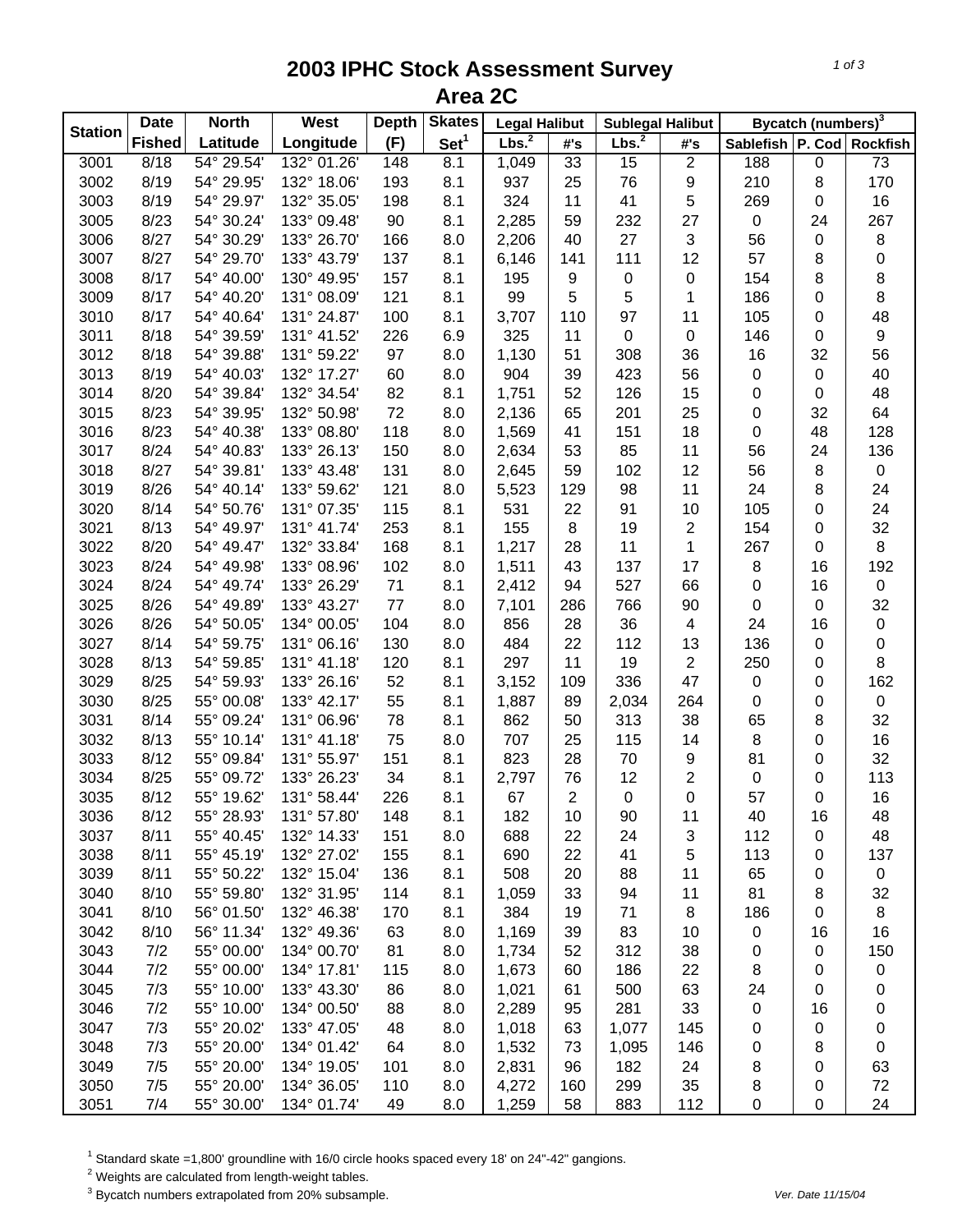## **2003 IPHC Stock Assessment Survey Area 2C**

|                | <b>Date</b>   | <b>North</b> | West        | <b>Depth</b> | <b>Skates</b>    | <b>Legal Halibut</b> |                | <b>Sublegal Halibut</b> |                  | Bycatch (numbers) <sup>3</sup> |                |                           |
|----------------|---------------|--------------|-------------|--------------|------------------|----------------------|----------------|-------------------------|------------------|--------------------------------|----------------|---------------------------|
| <b>Station</b> | <b>Fished</b> | Latitude     | Longitude   | (F)          | Set <sup>1</sup> | Lbs. <sup>2</sup>    | #'s            | Lbs. <sup>2</sup>       | #'s              |                                |                | Sablefish P. Cod Rockfish |
| 3052           | 7/4           | 55° 30.00'   | 134° 19.17' | 91           | 8.0              | 2,717                | 125            | 286                     | 33               | $\pmb{0}$                      | $\overline{8}$ | 0                         |
| 3053           | 7/1           | 55° 30.00'   | 134° 36.59' | 109          | 8.0              | 4,428                | 175            | 366                     | 46               | 63                             | $\pmb{0}$      | 0                         |
| 3054           | 7/1           | 55° 30.00'   | 134° 53.46' | 157          | 8.0              | 1,241                | 43             | 91                      | 10               | 88                             | 0              | 0                         |
| 3055           | 7/22          | 55° 40.00'   | 134° 00.90' | 102          | 8.0              | 3,189                | 124            | 237                     | 29               | $\mathbf 0$                    | 16             | 8                         |
| 3056           | 7/4           | 55° 40.00'   | 134° 19.33' | 113          | 8.0              | 529                  | 23             | 80                      | 10               | 16                             | 0              | $\pmb{0}$                 |
| 3057           | 7/1           | 55° 40.01'   | 134° 37.37' | 110          | 8.0              | 2,173                | 68             | 168                     | 20               | 24                             | 8              | $\boldsymbol{0}$          |
| 3058           | 6/30          | 55° 40.00'   | 134° 55.43' | 107          | 8.0              | 4,834                | 141            | 160                     | 19               | 24                             | 16             | 144                       |
| 3059           | 7/21          | 55° 50.00'   | 133° 26.25' | 37           | 8.0              | 229                  | $\overline{7}$ | $\mathbf 0$             | 0                | $\mathbf 0$                    | 0              | $\mathbf 0$               |
| 3060           | 7/21          | 55° 50.00'   | 133° 43.82' | 62           | 8.0              | 939                  | 27             | 26                      | 3                | 0                              | 0              | 72                        |
| 3061           | 7/22          | 55° 49.98'   | 134° 01.98' | 144          | 8.0              | 1,641                | 50             | 82                      | 10               | 104                            | 8              | 32                        |
| 3062           | 6/30          | 55° 50.00'   | 134° 38.56' | 87           | 8.0              | 1,261                | 35             | 182                     | 25               | $\pmb{0}$                      | 0              | $\pmb{0}$                 |
| 3063           | 6/30          | 55° 50.00'   | 134° 55.96' | 101          | 8.0              | 2,748                | 81             | 335                     | 41               | 16                             | 0              | 0                         |
| 3064           | 7/31          | 55° 50.00'   | 135° 12.38' | 116          | 8.0              | 3,949                | 113            | 251                     | 30               | 16                             | 0              | 8                         |
| 3065           | 7/21          | 55° 54.97'   | 133° 35.00' | 38           | 8.0              | 1,444                | 61             | 96                      | 12               | 0                              | 8              | 88                        |
| 3066           | 7/22          | 56° 00.00'   | 134° 01.97' | 62           | 8.0              | 1,544                | 74             | 567                     | 68               | 0                              | 8              | $\pmb{0}$                 |
| 3068           | 8/2           | 56° 00.00'   | 134° 38.03' | 206          | 8.0              | 2,092                | 47             | 17                      | 2                | 256                            | 0              | 32                        |
| 3069           | 7/31          | 56° 00.00'   | 134° 55.40' | 193          | 8.0              | 849                  | 21             | $\overline{7}$          | 1                | 111                            | 0              | 95                        |
| 3070           | 7/31          | 56° 00.00'   | 135° 12.97' | 198          | 8.0              | 2,413                | 53             | 10                      | 1                | 120                            | 0              | 8                         |
| 3071           | 7/20          | 56° 09.90'   | 133° 44.00' | 170          | 8.0              | 1,256                | 53             | 228                     | 26               | 79                             | 0              | 24                        |
| 3072           | 8/1           | 56° 09.99'   | 134° 20.00' | 72           | 8.0              | 4,474                | 180            | 766                     | 93               | $\mathbf 0$                    | 8              | 8                         |
| 3073           | 8/2           | 56° 10.05'   | 134° 38.00' | 138          | 8.0              | 2,179                | 73             | 136                     | 17               | 24                             | 8              | 40                        |
| 3074           | 7/30          | 56° 10.00'   | 134° 56.09' | 99           | 8.0              | 6,989                | 234            | 511                     | 60               | 40                             | 0              | $\pmb{0}$                 |
| 3075           | 7/30          | 56° 10.00'   | 135° 14.13' | 151          | 8.0              | 3,063                | 82             | 45                      | 5                | 56                             | $\pmb{0}$      | 0                         |
| 3076           | 7/20          | 56° 19.88'   | 133° 44.05' | 97           | 8.0              | 1,129                | 33             | 72                      | $\boldsymbol{9}$ | 48                             | 32             | 8                         |
| 3077           | 8/1           | 56° 19.92'   | 134° 20.00' | 91           | 8.0              | 1,536                | 42             | 108                     | 13               | 72                             | 24             | 48                        |
| 3078           | 7/30          | 56° 20.07'   | 134° 56.00' | 58           | 8.0              | 2,811                | 69             | 117                     | 16               | $\pmb{0}$                      | $\pmb{0}$      | 72                        |
| 3079           | 7/29          | 56° 20.00'   | 135° 14.14' | 85           | 8.0              | 2,580                | 80             | 190                     | 25               | $\, 8$                         | 0              | 48                        |
| 3080           | 7/29          | 56° 20.00'   | 135° 32.16' | 109          | 8.0              | 3,224                | 106            | 132                     | 16               | 76                             | 8              | $\mathbf 0$               |
| 3081           | 7/20          | 56° 29.30'   | 133° 44.01' | 55           | 8.0              | 633                  | 21             | 58                      | $\overline{7}$   | $\pmb{0}$                      | 0              | 16                        |
| 3082           | 8/1           | 56° 29.98'   | 134° 20.00' | 57           | 8.0              | 1,645                | 68             | 360                     | 46               | 0                              | 0              | 16                        |
| 3083           | 7/29          | 56° 30.00'   | 135° 14.70' | 59           | 8.0              | 1,364                | 55             | 402                     | 56               | 0                              | 0              | 16                        |
| 3084           | 7/28          | 56° 30.01'   | 135° 32.87' | 83           | 8.0              | 1,569                | 48             | 63                      | 8                | 0                              | 0              | 48                        |
| 3085           | 7/28          | 56° 40.01'   | 135° 15.00' | 22           | 8.0              | 987                  | 25             | 68                      | 8                | 0                              | 0              | 32                        |
| 3086           | 7/28          | 56° 40.00'   | 135° 33.60' | 72           | 8.0              | 2,100                | 85             | 202                     | 25               | 0                              | 0              | 112                       |
| 3087           | 7/23          | 56° 40.00'   | 135° 52.11' | 130          | 8.0              | 1,763                | 71             | 90                      | 10               | 32                             | 0              | 32                        |
| 3088           | 5/26          | 56° 50.00'   | 132° 50.38' | 109          | 8.0              | 429                  | 19             | 140                     | 17               | $\pmb{0}$                      | 0              | 8                         |
| 3089           | 7/23          | 56° 49.98'   | 135° 51.94' | 101          | 8.0              | 2,283                | 104            | 295                     | 33               | 24                             | 8              | 16                        |
| 3090           | 5/26          | 56° 57.00'   | 132° 57.79' | 70           | 8.0              | 954                  | 49             | 702                     | 96               | 0                              | 8              | 0                         |
| 3091           | 5/28          | 57° 00.00'   | 134° 20.94' | 184          | 8.0              | 2,057                | 97             | 402                     | 51               | 162                            | 8              | 16                        |
| 3092           | 7/23          | 56° 59.95'   | 135° 59.98' | 57           | 8.0              | 1,345                | 63             | 386                     | 44               | 0                              | 0              | 119                       |
| 3093           | 5/26          | 57° 03.00'   | 133° 04.98' | 78           | 8.0              | 802                  | 35             | 284                     | 41               | 8                              | 8              | $\pmb{0}$                 |
| 3094           | 5/28          | 57° 10.00'   | 133° 45.13' | 176          | 8.0              | 1,941                | 86             | 254                     | 32               | 72                             | 16             | 0                         |
| 3095           | 5/28          | 57° 10.00'   | 134° 02.94' | 153          | 8.0              | 2,365                | 105            | 320                     | 40               | 80                             | 16             | 8                         |
| 3096           | 5/27          | 57° 09.93'   | 134° 39.81' | 168          | 8.0              | 1,286                | 34             | 96                      | 13               | 8                              | 16             | 56                        |
| 3097           | 7/25          | 57° 10.50'   | 135° 54.27' | 36           | 8.0              | 1,014                | 43             | 303                     | 37               | 0                              | 0              | 64                        |
| 3098           | 7/25          | 57° 10.00'   | 136° 11.98' | 117          | 8.0              | 2,082                | 87             | 60                      | $\overline{7}$   | 8                              | 0              | 8                         |
| 3099           | 5/29          | 57° 20.00'   | 133° 25.91' | 71           | 8.0              | 360                  | 10             | 59                      | 8                | 0                              | 0              | 0                         |
| 3100           | 5/29          | 57° 20.00'   | 133° 45.11' | 184          | 8.0              | 3,241                | 142            | 592                     | 72               | 105                            | 0              | 0                         |
| 3101           | 5/27          | 57° 20.15'   | 134° 36.09' | 153          | 8.0              | 1,136                | 45             | 137                     | 16               | 0                              | 32             | 48                        |
| 3102           | 7/25          | 57° 19.99'   | 135° 55.00' | 52           | 8.0              | 1,038                | 26             | 71                      | 8                | 8                              | 8              | 32                        |

 $^1$  Standard skate =1,800' groundline with 16/0 circle hooks spaced every 18' on 24"-42" gangions.<br><sup>2</sup> Weights are calculated from length-weight tables.

3 Bycatch numbers extrapolated from 20% subsample. *Ver. Date 11/15/04*